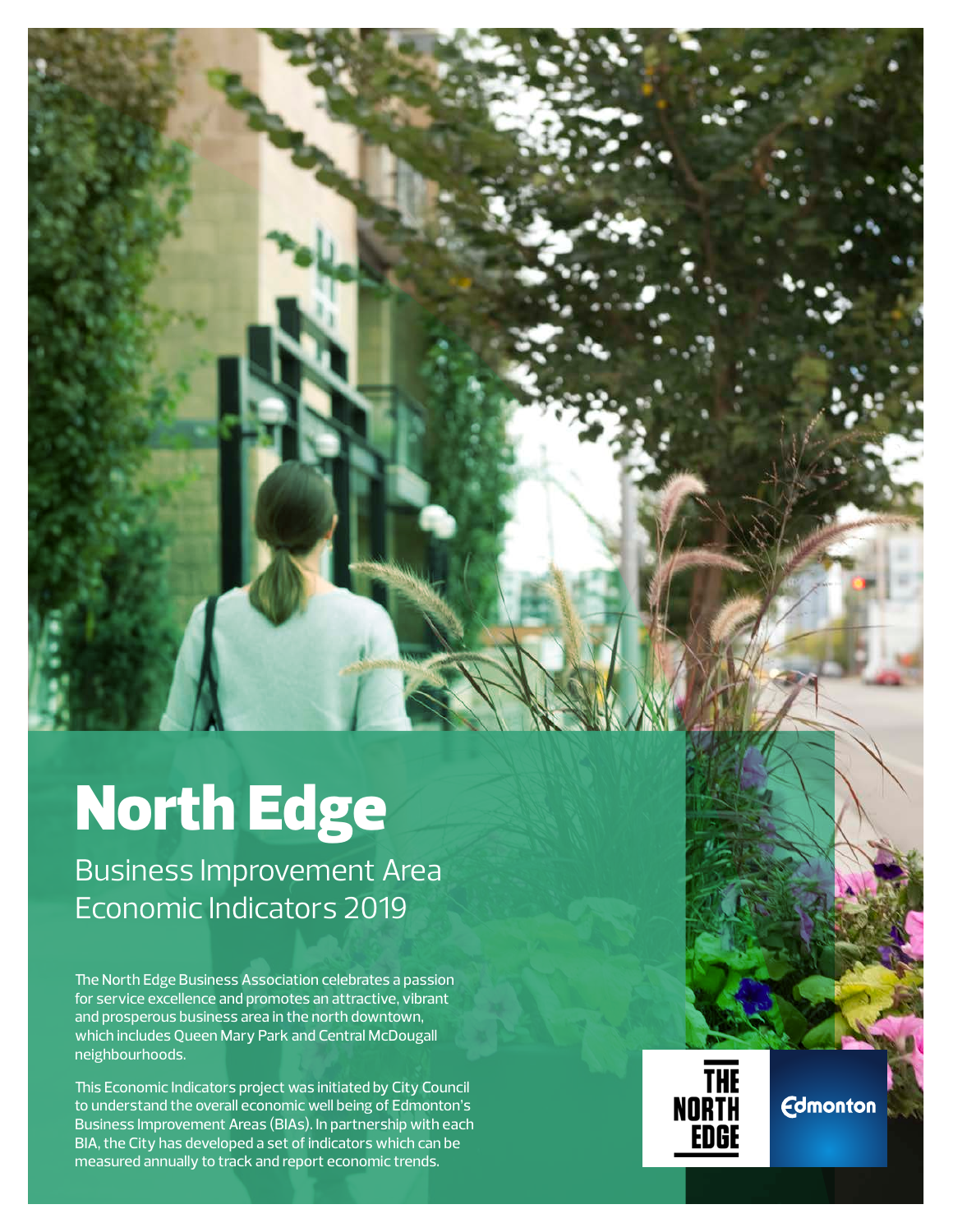#### **individual businesses are thriving**

#### businesses report they are stable, growing or in decline



Decrease in respondents who reported growing success\*

## **patrons report the bia is aesthetically pleasing**



Decrease in respondents who agree\*

## **number of businesses within a bia is stable or growing**

number of licenced businesses, year-over-year

+36 2017 **New Licences**

ப **Total Licenced Businesses: 235**





ण ण ण

**Total Licenced Businesses: 273 Change from 2017: 38**



ш **Total Licenced Businesses: 290 Change from 2018: 17**

Decrease in New Licences\*

Increase in Total Licences<sup>\*</sup>  $\Box$  = 10 New Business Licences

## **businesses report they are satisfied with the mix of existing businesses in the area**



Decrease in respondents who indicated satisfaction\*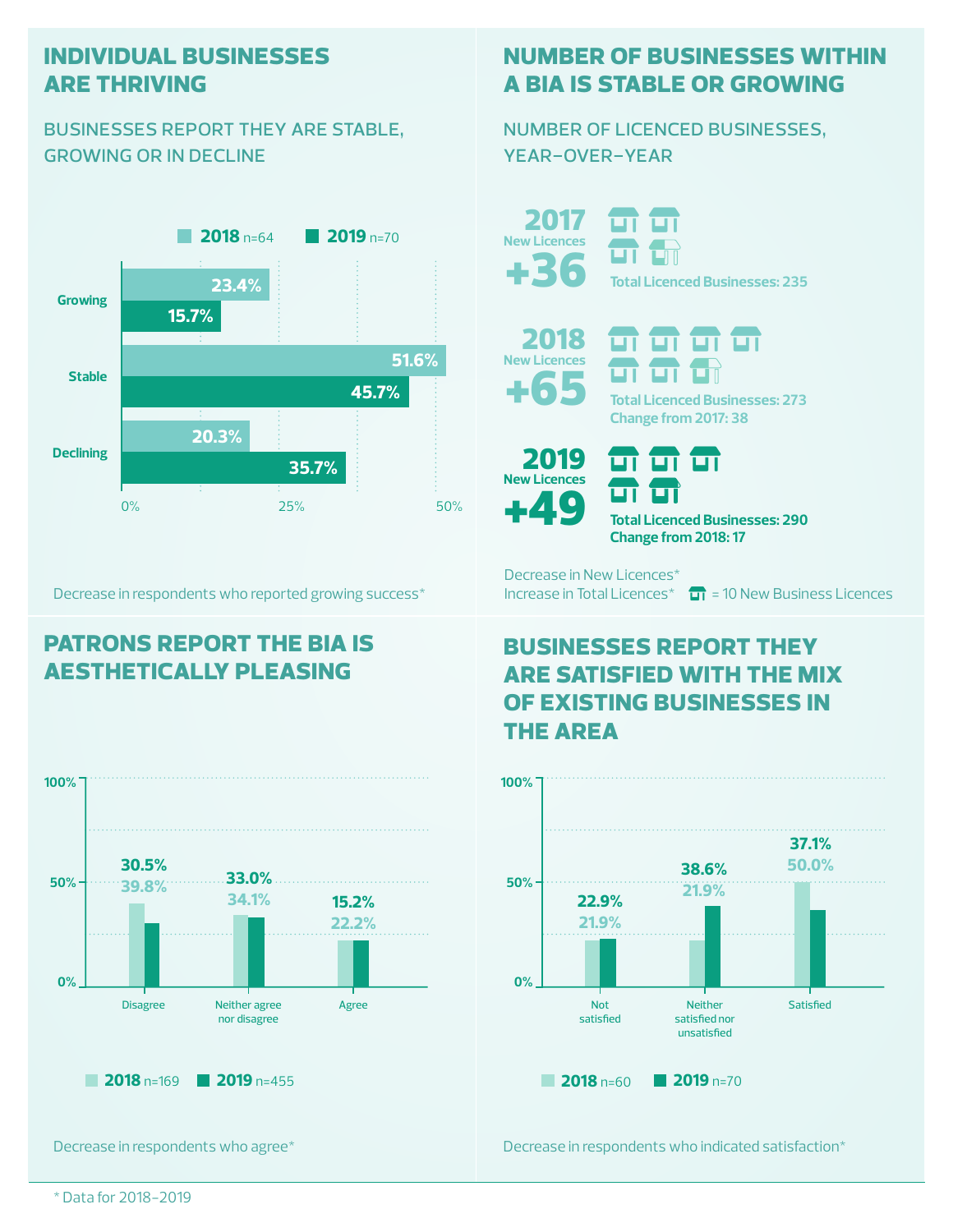

# **bia property is desirable**

average commercial assessment value, by asset type

#### **property is being improved** The number of building permits has increased but the total construction value has decreased\* number and value of building permits **30**, with a total construction value of **\$6.8M** 2017 <del>in in in in</del>  $\blacksquare$ **35**, with a total construction **00 35**, with a total<br>**O** construction<br>**N** value of **\$41.8M** <u>न न न न न न</u>  $\mathbf{m}$ Decrease in respondents who stated Yes\* **47**, with a total 2019 value of **\$7.2M** construction <del>a a a a a</del> **n n n n a**  $\overline{11}$  = 5 building permits **Total Average** *\$1,539,513* **Total Average** *\$1,825,172* **Total Average** *\$1,640,619* 2017 2018 2019 **Industrial** *\$1,117,806* **Industrial** *\$1,173,230* **Industrial** *\$1,103,742* 2017 2018 2019 **Office** *\$2,245,250* **Office** *\$2,298,650* **Office** *\$2,280,950* 2017 2018 2019 **Retail** *\$977,000* **Retail** *\$1,129,265* **Retail** *\$1,059,890* 2017 2018 2019 **Retail Plaza** *\$2,035,389* **Retail Plaza** *\$2,045,944* **Retail Plaza** *\$2,319,850* 2017 2018 2019 **Multi-Use** *\$2,194,859* **Multi-Use** *\$2,691,279* **Multi-Use** *\$2,379,837* 2017 2018 2019

**patrons report the area is a destination location**



\* Data for 2018-2019